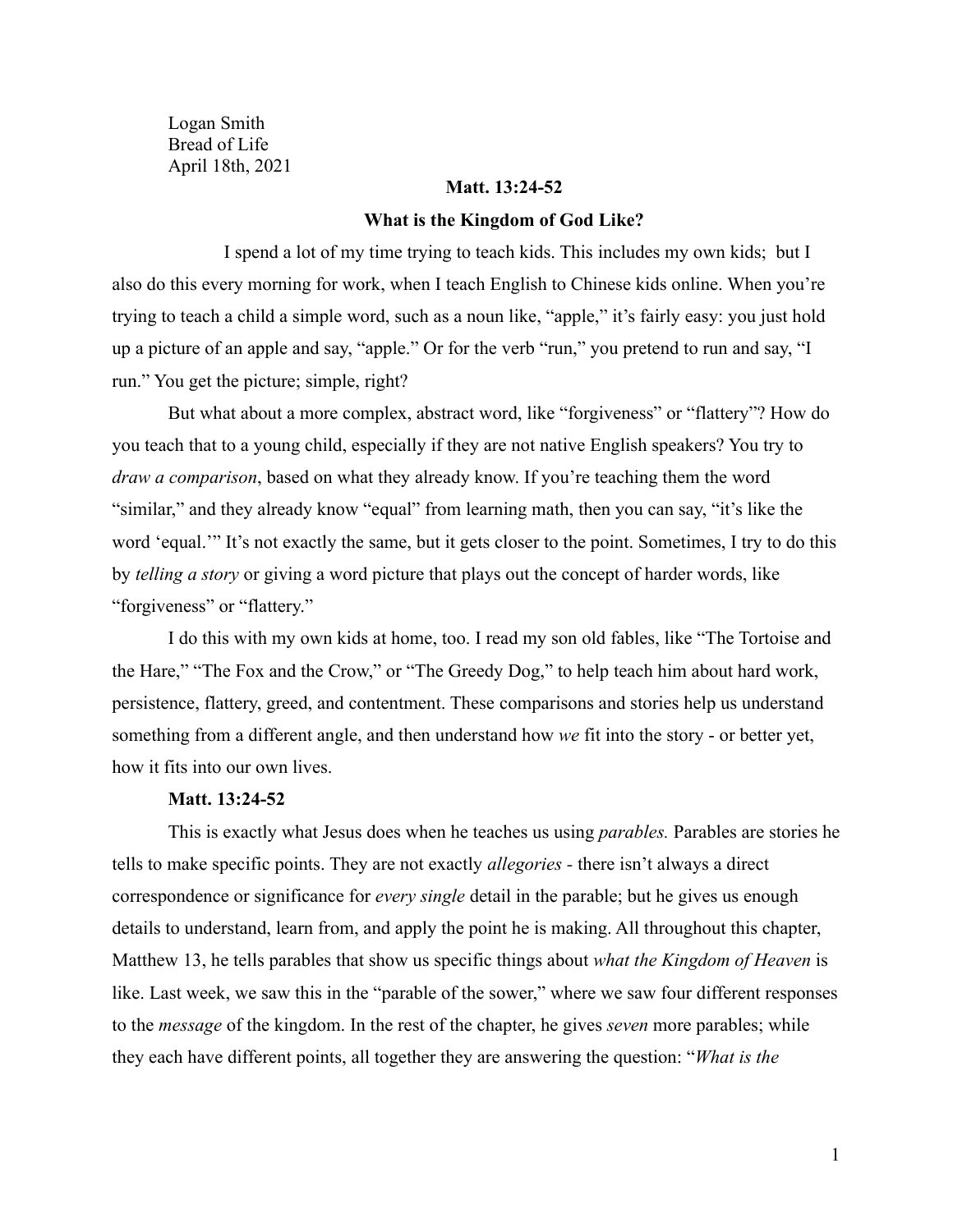*Kingdom of Heaven like?"* That is what Jesus is teaching us here - he is comparing different aspects of his Kingdom to stories relating to everyday life for his hearers.

This would have been *a very pressing question* on the minds of Jesus's audience, on his followers and disciples. First-century Jews were expecting a Messiah-King, the true Son of David, to come and fulfill God's promises in the Old Testament Scriptures to establish a never-ending kingdom that would bring deliverance and salvation to God's people, crush their enemies, and usher in eternal peace and prosperity as the Kingdom dominated the whole world. As Jesus was revealing himself to be the Messiah, this is who and what many expected him to be! But the Kingdom Jesus was ushering in *did not match up* with the expectations. Jesus did indeed come to *save and deliver* his people, execute judgment on GOd's enemies and abolish every wicked and evil thing, and establish eternal peace and righteousness over all of Creation! And yet, he did not do this all at once. When Christ came the first time, he ushered in the Kingdom of Heaven, the Kingdom of God, which simply means *God's special reign over His people in His place through His King, Jesus Christ.* God sovereignly reigns over *all things,* but the difference is between *rejecting His rule* as His enemies versus *willingly submitting to* God's reign as His loyal, grateful subjects. And His Kingdom has indeed arrived on the dark shores of our world - but not yet in its fullness; it is *already here* but *not yet* in its completed, full form. We live in the *overlap of the ages* between the first and second comings of Christ; Christ's Kingdom has begun! And yet, for now, the Kingdom of this world, the Kingdom of sin, Satan, and death, still rages on.

As I said, this understanding of the kingdom *did not satisfy* the expectations of Jews in Jesus's day; so, Jesus gives a correct understanding through these parables. We live 2,000 years later - and yet, *we too* need to have a correct understanding of what the Kingdom of God is like; after all, *we are still living in the overlap of the ages!* And because of that, we are still tempted to have faulty expectations of what that means, and to be left disappointed, confused, and dissatisfied. We see the evil world raging around us and are tempted to think: "Where is God's justice against evildoers? If the Kingdom is here, why is there still so much evil, injustice, and pain?" We're tempted to grow discouraged as it seems that the *enemies* of Christ prosper and grow in influence, while we struggle to see the Kingdom expanding. We're tempted to feel like we're on the losing side. We're tempted to think that the Kingdom of this world has more to offer us, and that the Kingdom of Christ is not really worth living for. We're tempted to shove the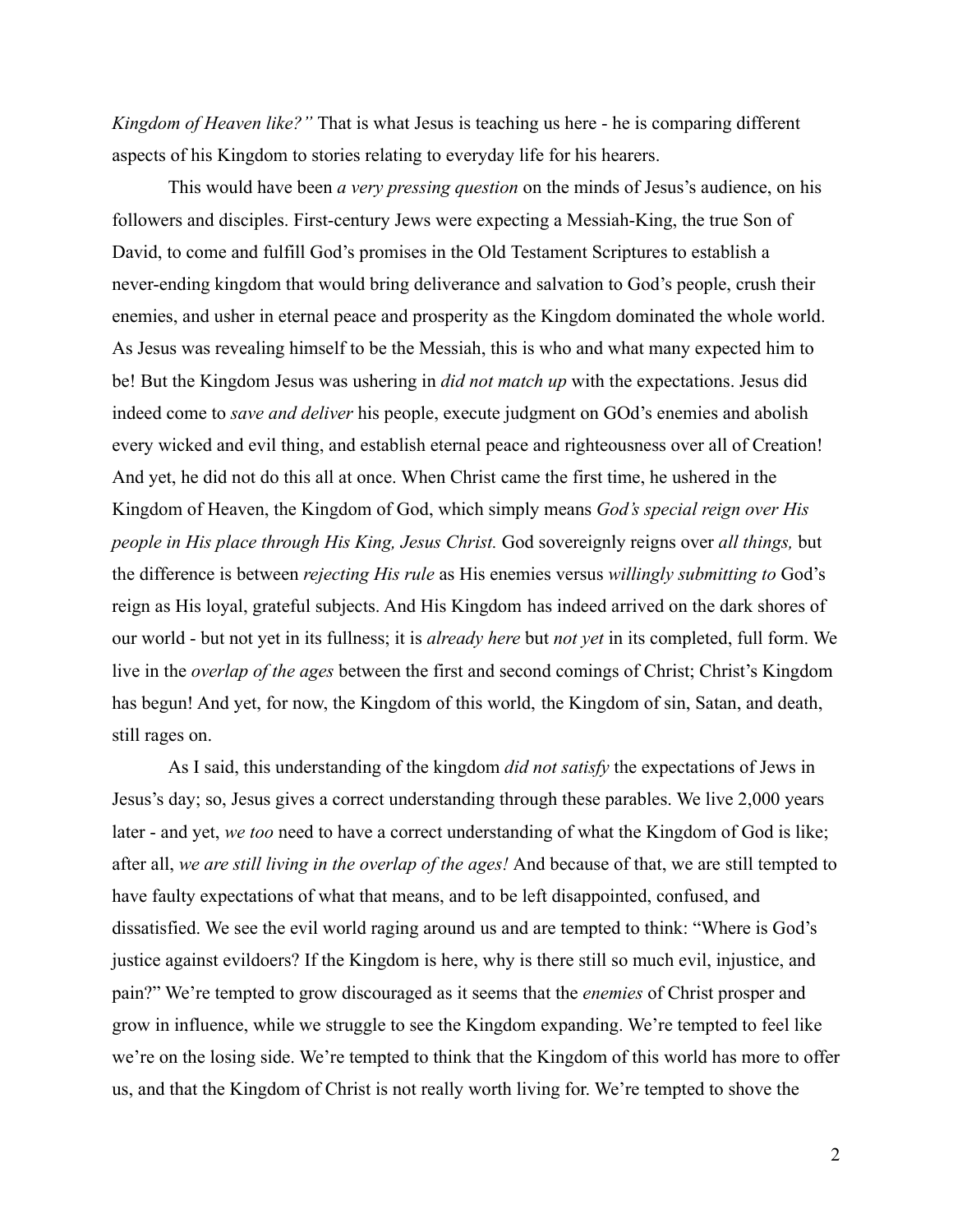*good news* and *truth* of Christ's Kingdom into our own private lives, not talking about it or letting it have any great influence on how we live our lives.

You see, *we too* need to hear what Jesus's Kingdom is like, both in the *here-and-now,* and in the age to come. We need to have the *eternal perspective of Kingdom-mindedness.*

# **I. The Victory of the Kingdom - Though Delayed, the Future Judgment of God is Certain (13:24-30, 36-43, 47-50)**

In vv. 24-30, Jesus begins drawing a "comparison" about the Kingdom of Heaven by telling the parable of "the Weeds and Wheat." He says it is like this: There is a farmer who goes out and plants good seed in his field which will grow into wheat. However, "while his men were sleeping, his enemy came and sowed weeds among the wheat and went away" (v.25). Believe it or not, this kind of situation was not unheard of in Jesus's day. There is a weed called "darnel" that is very similar to wheat; so similar that, when the plants are young and first start growing, they look almost identical. They grow up next to each other and the roots become entangled together. As the crop grows and the heads of the wheat grow up, it becomes very obvious that the plants are different: the good wheat is recognized *by what it produces.* But here's the problem: because the roots are entangled with the weeds, it was impossible to separate the wheat from the tares until the crop was finished growing and it was harvest time, even though the weeds were a danger to the wheat. Because of this, there were times when someone would seek revenge on another by planting this weed in their wheat field; it was common enough that there were Roman laws prohibiting it.

So, sure enough, after some time had passed and the crops began to grow, the servants discovered the insidious weeds in the field. They come to the master of the house and let him know. The scheme of the enemy is discovered, and the servants ask, "'Then do you want us to go and gather them?' But he said, 'No, lest in gathering the weeds you root up the wheat along with them. Let both grow together until the harvest, and at the harvest time I will tell the reapers, 'Gather the weeds first and bind them in bundles to be burned, but gather the wheat into my barn.'" (vv.28-30).

A few verses later, Jesus explains the parable for us. In vv.36-39, Jesus gives us a list of what the main elements of the story represent: the farmer, the "master of the house" who sows, is "the Son of Man" - Jesus himself; the "field is "*the world."* The "good seed" being planted here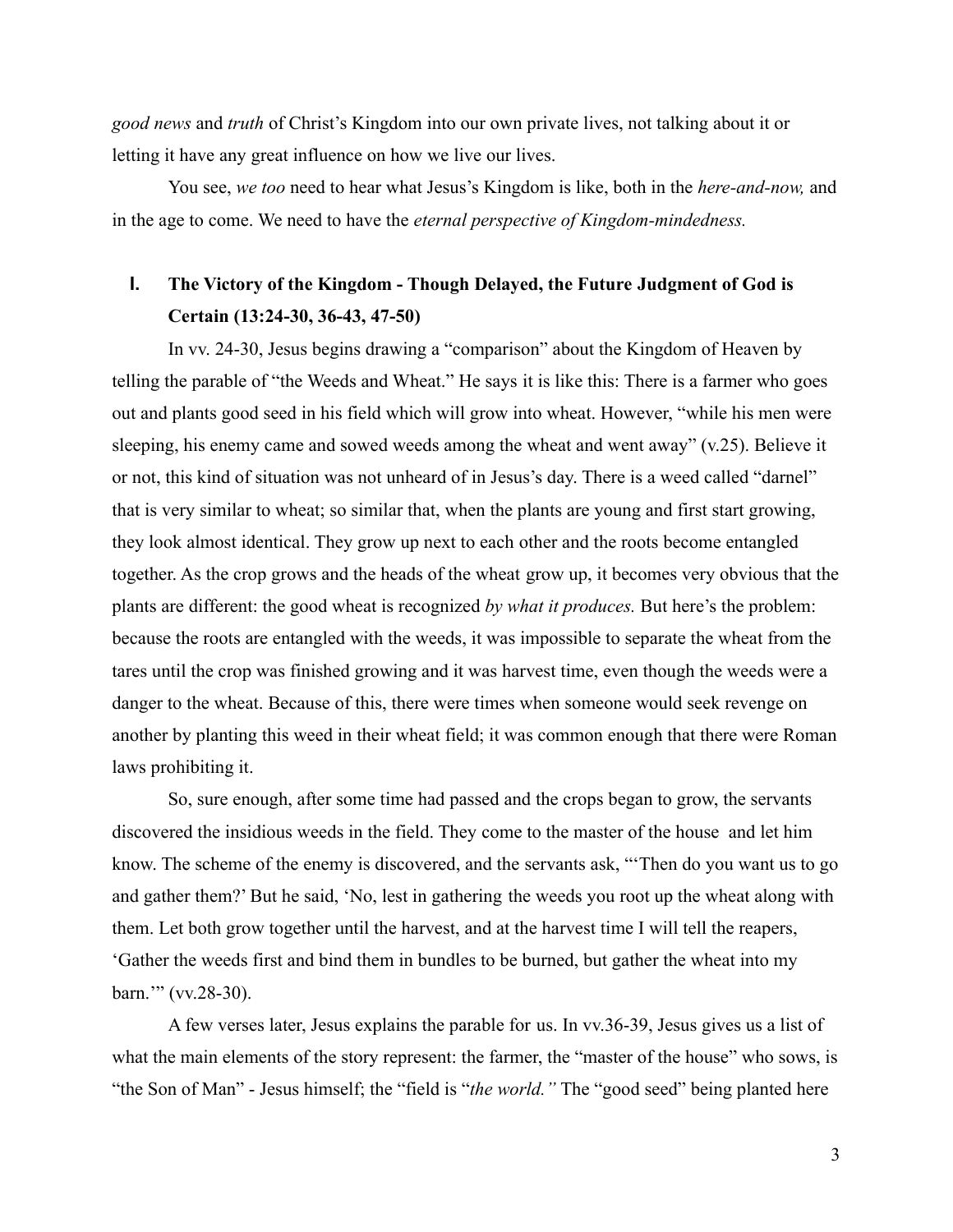is no longer the gospel message, like it was in the parable of the sower, but is instead *people -* the "good seed" here represents the "sons of the kingdom" - those who are true believers, having received the gospel of Christ by faith = while the "bad seed" that grows into weeds represents the "sons of the evil one" - non-believers, everyone who is outside of Christ and does not trust in the gospel. Those who believe in Christ are "sons of the Kingdom" - belonging to the Kingdom as citizens, but even more strongly, are Sons of the King, God himself. But the exact opposite is true of non-believers - not only are they outside of the Kingdom, they are *sons of the evil one*  not children of God, but children of Satan. This is strong language, an evocative image; is this just exaggerated language for the sake of the parable? No; those who reject Christ are called "sons of your father, the Devil" in **John 8:44**; **Eph. 2:1-2** says this is true of everyone apart from Christ. Sure enough, Christ says here that the "enemy" here is the "evil one," the "devil." Finally, we see that the harvest time represents "the end of the age," the time of final judgment when the age of this world is over; the servants who reap the harvest and separate the wheat from the weeds are "angels."

Jesus fleshes out the meaning for us further in vv.40-43. Right now, we live in the overlap of the ages, or "kingdoms." The kingdom of God has indeed come, for Jesus, the King, has already come once! His kingdom has begun; he reigns in heaven, and all who believe in Him now are "sons of the kingdom." But the kingdom of Satan is also still reigning in this world. Until this age ends, members of both kingdoms, both "believers" and "non-believers" continue to "grow up" like plants, side-by-side. Just as its impossible to tell the good and bad seat apart at the beginning, but later is revealed by their fruit, so it is with us: we all start out dead in our sins, sons of the Devil, and non-believers - but Christians are those who believe in the gospel of Christ, and by their fruit, prove in the end to be "sons of the kingdom." However, we are not immediately plucked out of this world when that happens; we still remain in this sinful world, surrounded by sin, evil, and all of its harmful effects and influence. As long as we're in this world, we struggle against our indwelling sin and temptation from without; we suffer the effects of sin in this broken world; we endure hardship, attacks, and harmful influence from the non-believing world around us; we even endure persecution and attacks from the enemy.

This is a discouraging reality at times, isn't it? You see, as long as we're in this world, we cannot experience complete deliverance from sin and evil - either ours, or the sins of others, or any of its consequences. We believe in the gospel, trusting Christ to bring us complete salvation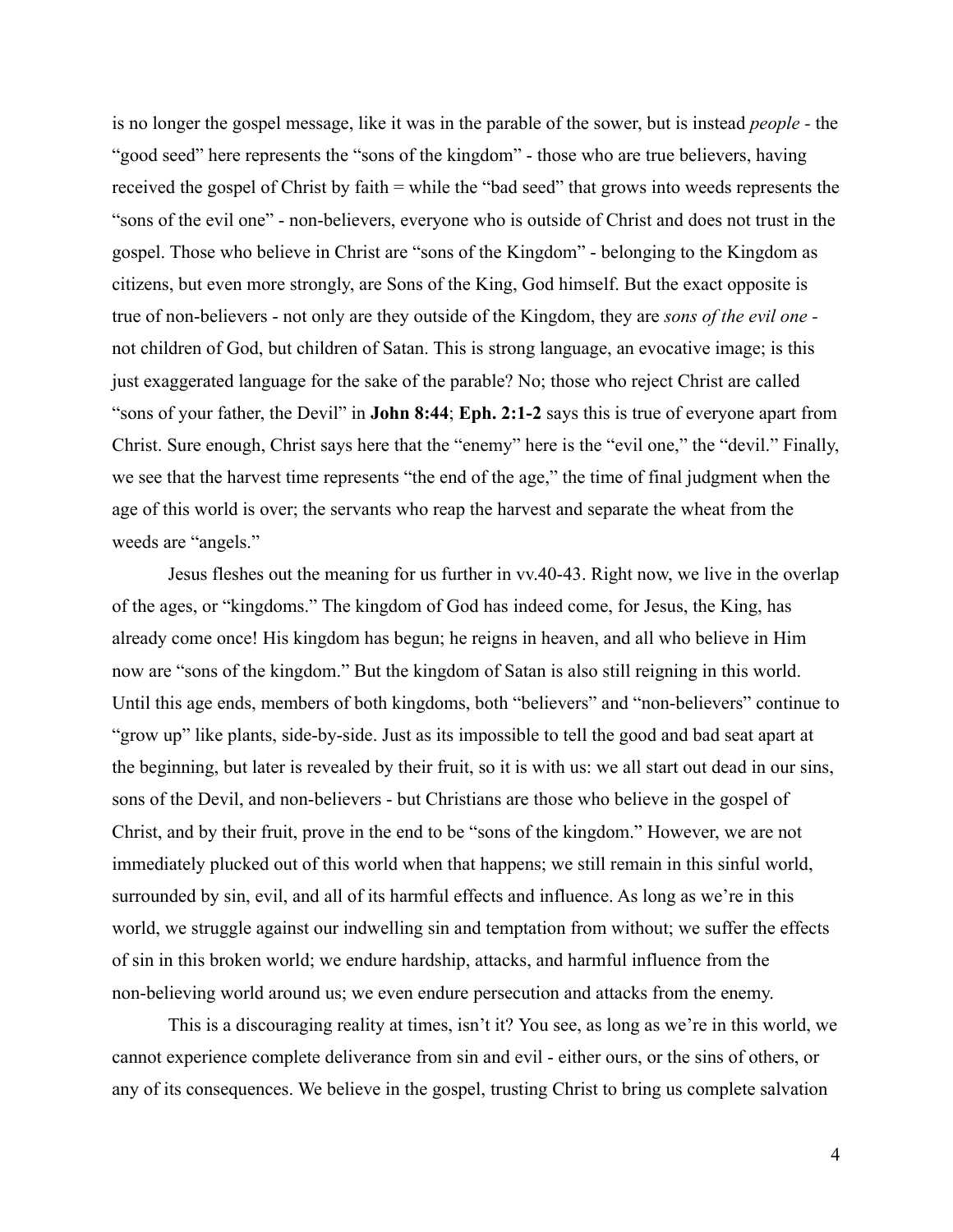from our sin, Satan, suffering, every evil thing, and even death! Yet we continue on in the Christian life surrounded by these things; we're influenced, we sin, we suffer; we lost the battle sometimes, don't we? We may be tempted to ask, "Where is Christ's victory? Where is His kingdom? Where is the salvation he promised?"

When we're in the thick of it, we have to remember what he's telling us about the Kingdom and this world in this parable: these things are to be *expected.* This is by no means reason to doubt the kingdom; it is proof of what Christ is saying here - the Kingdom has begun, but it has not yet come in full; the victory is sure, but the final victory is *delayed.* But we must not lose hope, nor be deceived: the *time of judgment is certain and is surely coming.* At the end of the age, when Jesus comes back again, the angels will "reap a harvest," separating the "good seed" from the "bad" - true believers from unbelievers, enemies of God. On that day, the truth of who we are will be *revealed and sealed with certainty.*

This reminds us that *salvation and judgment go hand-in-hand.* There is no true salvation apart from true justice and judgment dealing with evil once and for all. And such final salvation is certainly coming, as vv.40-43 show us. "All causes of sin" and "all law-breakers" will be rooted up, thrown in the "fiery furnace" of God's judgment in Hell, so that Heaven - the Kingdom of God, New Heavens and New Earth, where we will dwell forever with the Lord will be *absolutely free* from every evil, corruptible, and impure thing. *No one* there will ever sin or do what is wrong or evil; *nothing there* will be a cause or by-product of sin. This means *no more wickedness, injustice, temptation, pain, sorrow, suffering, or impure unrighteousness* whatsoever, for the rest of eternity! We will be *fully delivered from sin and evil.* We, ourselves, will be made *sinless -* we will no longer face temptation nor do what is wrong, but will be blameless and walk in true righteousness - both on the inside, and on the outside. As *v.41* says, "Then the righteous will shine like the sun in the kingdom of their Father."

This is both a *reminder of our certain hope* and also a *sobering warning* of the judgment to come. Jesus gives another parable making this same point, in the "parable of the net" in *vv.47-50*. The coming judgment of the kingdom is like some fishermen who drag a net behind their boat; at the end, they pull up all of the fish and separate the "good fish" they want to keep from the "bad" and worthless fish. So it will be at the end of the age. Both parables make this point, and use the same severe language for those who are not part of the kingdom: the unbelieving enemies of God will face God's *judgment and wrath against their sin.* On that day,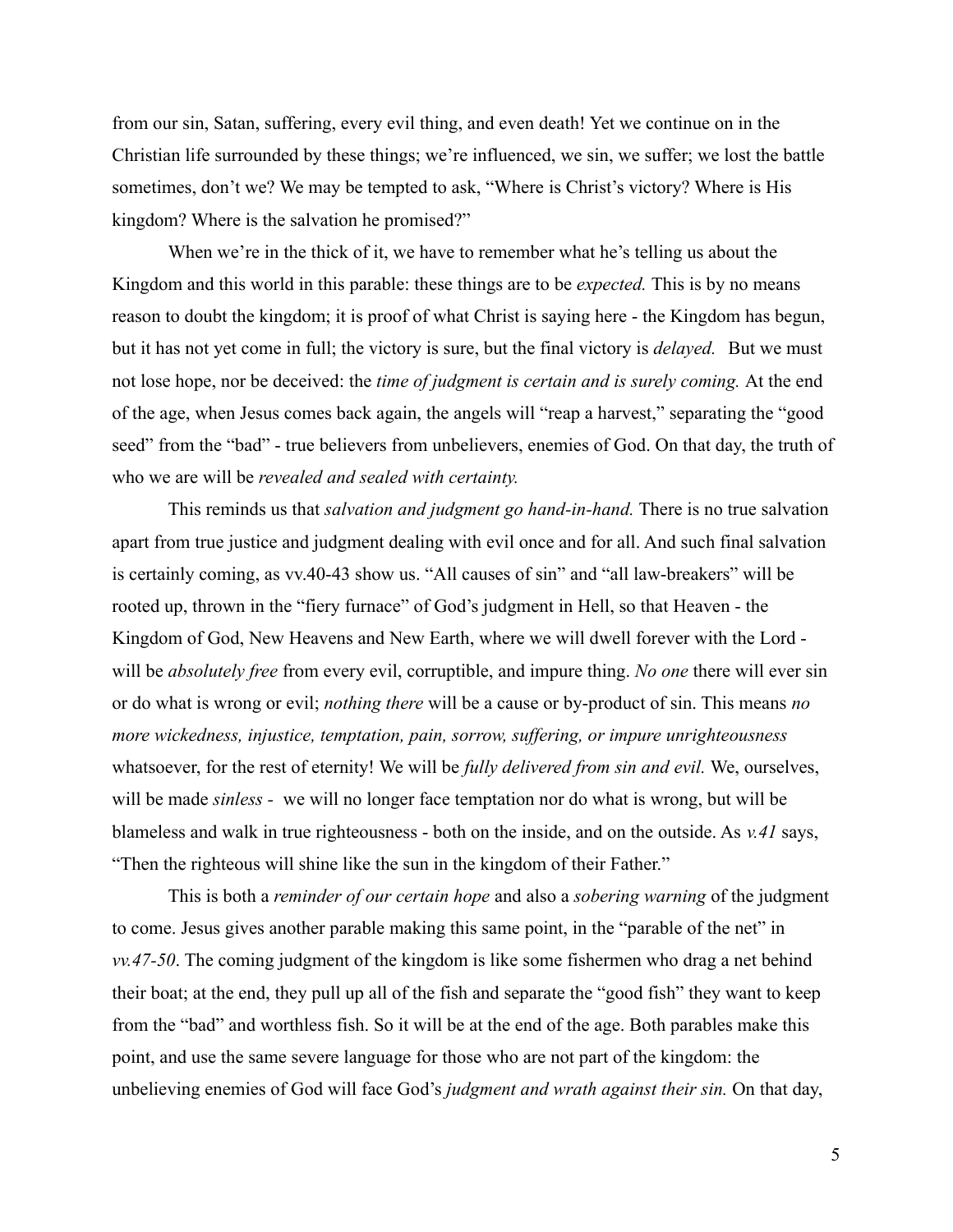we will be separated between those who *have received the gospel of Christ* and those who *have not.* All who *believe in the good news of Jesus Christ - trusting that he lived, died, and was raised in our place* to save us from our sins - are *sons of the kingdom.* Even though we deserve GOd's just wrath against our sin, we will we be *saved!* Purely by the grace of God! But anyone who does not trust in the gospel of Jesus Christ will not stand before the Lord's judgment on that day; without the sacrifice of Christ to atone for their sins, they will face the *full wrath of God* against their sin: as this chapter tells us *twice,* in both vv. 42 and 49, they will be "thrown into the fiery furnace. In that place there will be weeping and gnashing of teeth."They will face the wrath of God we all deserve - *eternity in Hell.*

This reminds us to never lose an eternal perspective: even though sin runs rampant now, we must not be deceived: justice will come against all wickedness; that means against *our wickedness and sin.* Each of us must *repent and believe* in the gospel of Christ, trusting in Him alone for salvation, or else we will not stand before the Lord's judgment. But if we do trust in Him, we will be saved and enter into the fullness of Christ's glorious kingdom!

Next, Jesus teaches us about...

## **II. The Growth of the Kingdom - It Starts Small, yet Grows Greatly and Pervasively (13:31-33)**

Next, Jesus tells two very similar parables - about the "mustard seed" and the "leaven" that basically make the same point: in each, something starts off very small and seems insignificant, but then greatly increases to an extraordinary degree.

The mustard seed is the smallest of seeds, he says, yet grows "larger than all the garden plants" and becomes a tree (vv.31-32). Though very small at first, it continues to grow and increase greatly in size.

Or picture a woman making bread: she puts in just a little leaven, yet it affects the entire lump of dough, so that it all becomes leavened and rises. It spreads *pervasively* throughout the whole lump.

And so it is with the Kingdom of God in this world. The Kingdom starts small, seems insignificant at first, but grows and increases, both in size and influence, in incredible ways. Jesus ushered in the kingdom, but now the way people expected; it seemed like an incredibly small, insignificant movement at first. Yet even in the days of the early church the Kingdom spread to an incredible degree, as we see in the book of Acts. The growth of the kingdom is slow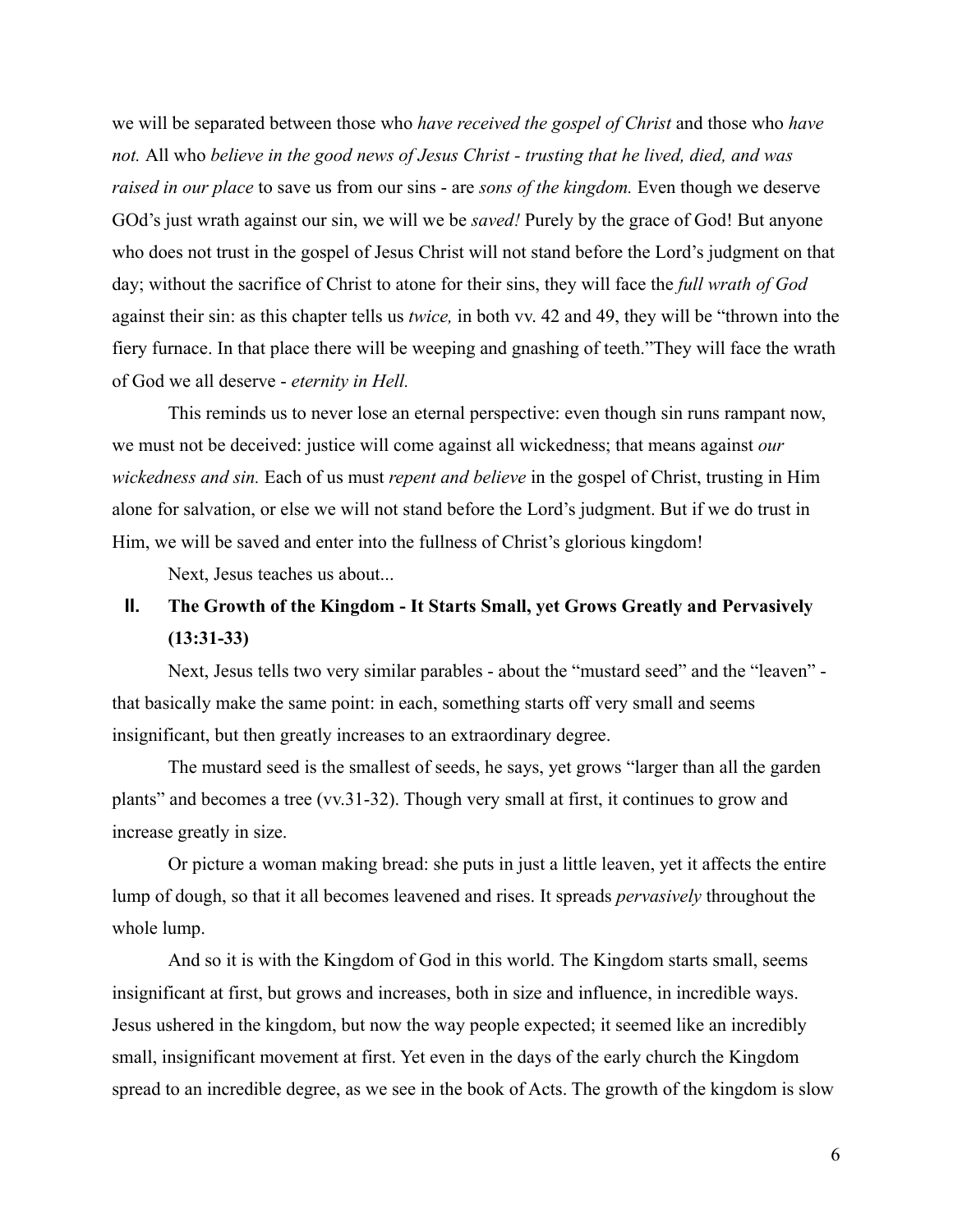but steady; it spreads both in *size* and *influence* through the gospel, as people are saved, discipled, and transformed by the gospel. But the growth of the Kingdom will not be completely visible and apparent *until the Lord comes, this age ends, and the Kingdom comes in full.*

We may be tempted to look around the world and think that the world has an outsized influence, that the gospel is making no real difference, and that we should just give up, or at least retreat into our own corner, with a defeatist mentality; but such a mindset *fails to believe* what Christ says here. We must remember that, though it seems slow at times, the Kingdom of God grows steadily and pervasively throughout this world, even when we cannot see it. And yet, we can look throughout history and see that this is true: we can see how the gospel has spread, all the way from first century Palestine to 21st century North America, and throughout the entire world! The church has grown; many have believed; many disciples have been made; many lives have been transformed by the gospel; and many cultures and nations have even been influenced by the Kingdom along the way as the grace of God overflows out of the lives of believers into those around them!

Therefore, let us not be dismayed; God is in control; Christ is the King, and nothing can stop or deter the expansion of his Kingdom. It is sure and certain; the inevitable progress of history marches on towards the day when *all of Creation will be transformed by the Kingdom and submit to the reign of our Lord Jesus Christ.*

Therefore, we must understand...

## **III. The Precious Value of the Kingdom - It is Worth More than Anything Else in Our Lives (13:44-46)**

Jesus gives another pair of parables making the same point in vv.44-46: the parables of the "Hidden Treasure" and the "Precious Pearl." The point of both is clear: the Kingdom of Heaven is more precious and valuable than anything else in our lives; indeed, it's worth every imaginable cost.

It's like a man hired to work in a field. While digging, he finds buried treasure worth a fortune! There's only one problem: he doesn't own the field. Under the laws of the day, the treasure would belong to the owner of the field; no "finder's keepers" rules. So, the man covered it back up, sold all that he had, and bought the field, so that now field - and the treasure! - are his. Jesus isn't commenting on the morality of this - he's simply making the point: that treasure was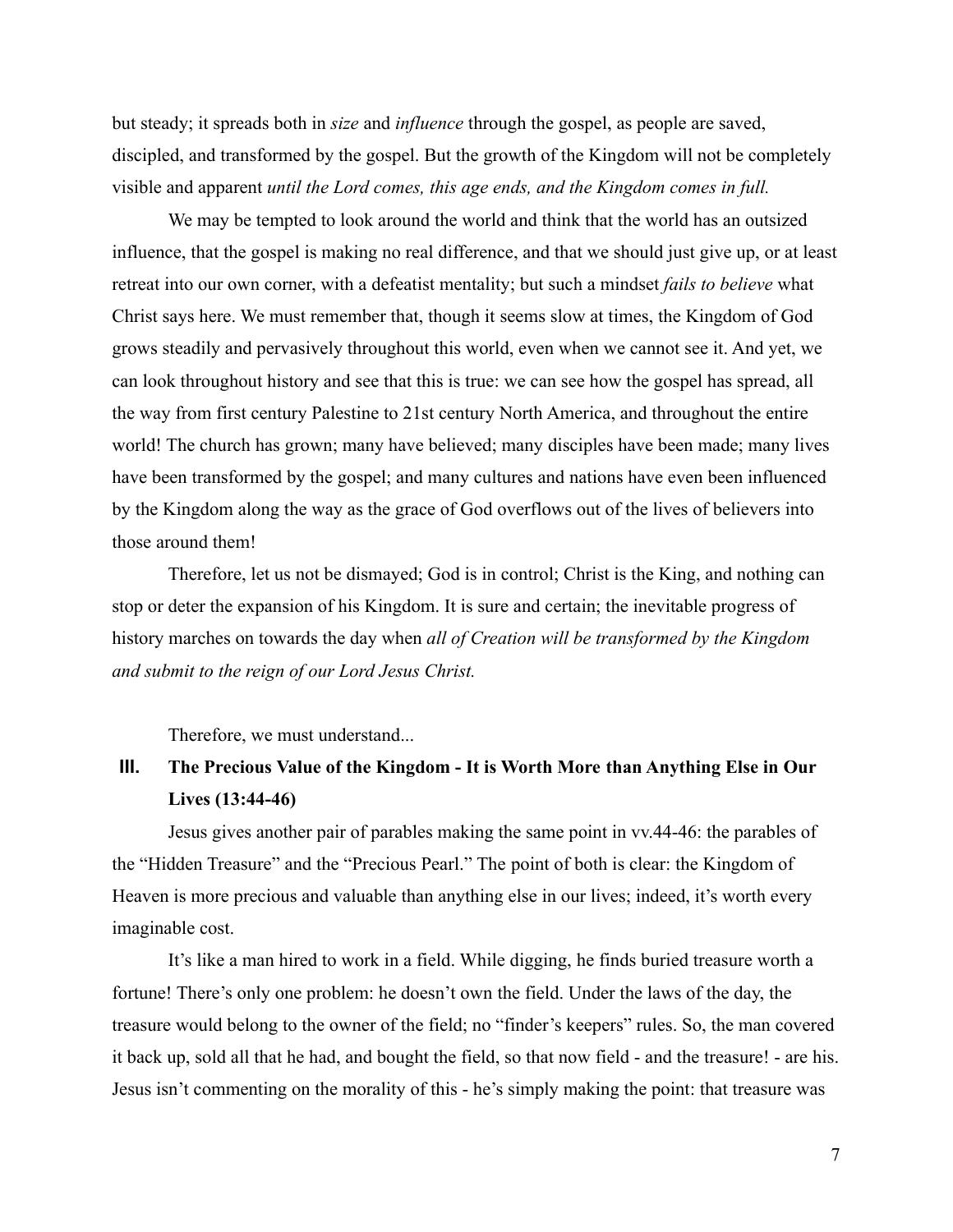worth way more than all that the man had, and he knew it; so he joyfully gave up everything he had to gain far more!

The second parable says basically the same thing: a pearl merchant found a precious pearl, and recognizing its value, he sold all of his other pearls, and all that he had, in order to obtain it.

So it is with the kingdom: the Kingdom of God is worth far more than anything we have, anything we could hope to obtain in this world, even more valuable than our very lives. The Kingdom has *immeasurable, eternal, infinite value* - after all, to "gain the Kingdom" is to gain salvation, eternal life, and eternal joy, peace, and righteousness in God's own dwelling place *forever. There is nothing better or greater!*

The Christian life is costly. It is not easy. THere is a *costliness* to follow Christ's demands as his disciples - we must die to ourselves, give up the pursuits of the world, and no longer live for ourselves. We are not our own but belong to God; we must bow to Him as Lord over everything in our lives. Christ makes demands on our time, money, values, relationships, how we find joy and happiness - every decision in our lives!

But if we truly recognize the *value and worth* of what we gain in Christ - the eternal Kingdom of God! - then we understand that no matter *what the cost* is in our lives now, it is *infinitely more worth it.* Therefore, we must be willing to give up everything for the Kingdom of Christ, no matter the cost.

And part of the cost of discipleship includes making disciples. Which leads us to our final point...

## **IV. The Message of the Kingdom - We Must Rightly Understand and Proclaim the Kingdom of Christ (13:34-35, 51-52)**

Matthew inserts a pause from the parables, right after "mustard seed" and "leaven" parables, in order to comment on the purpose of parables in *vv.34-35.* We're told that Jesus's parables on the Kingdom were fulfilling *Psalm 78:2 -* "I will open my mouth in parables; I will utter what has been hidden since the foundation of the world." In Psalm 78, Asaph was drawing out greater meaning and understanding of the events of Israel's redemptive history. In the same way, Christ is now unfolding greater meaning and understanding of the Old Testament scriptures as he gives new revelation about the Kingdom of God; Jesus is fulfilling it by giving a fuller